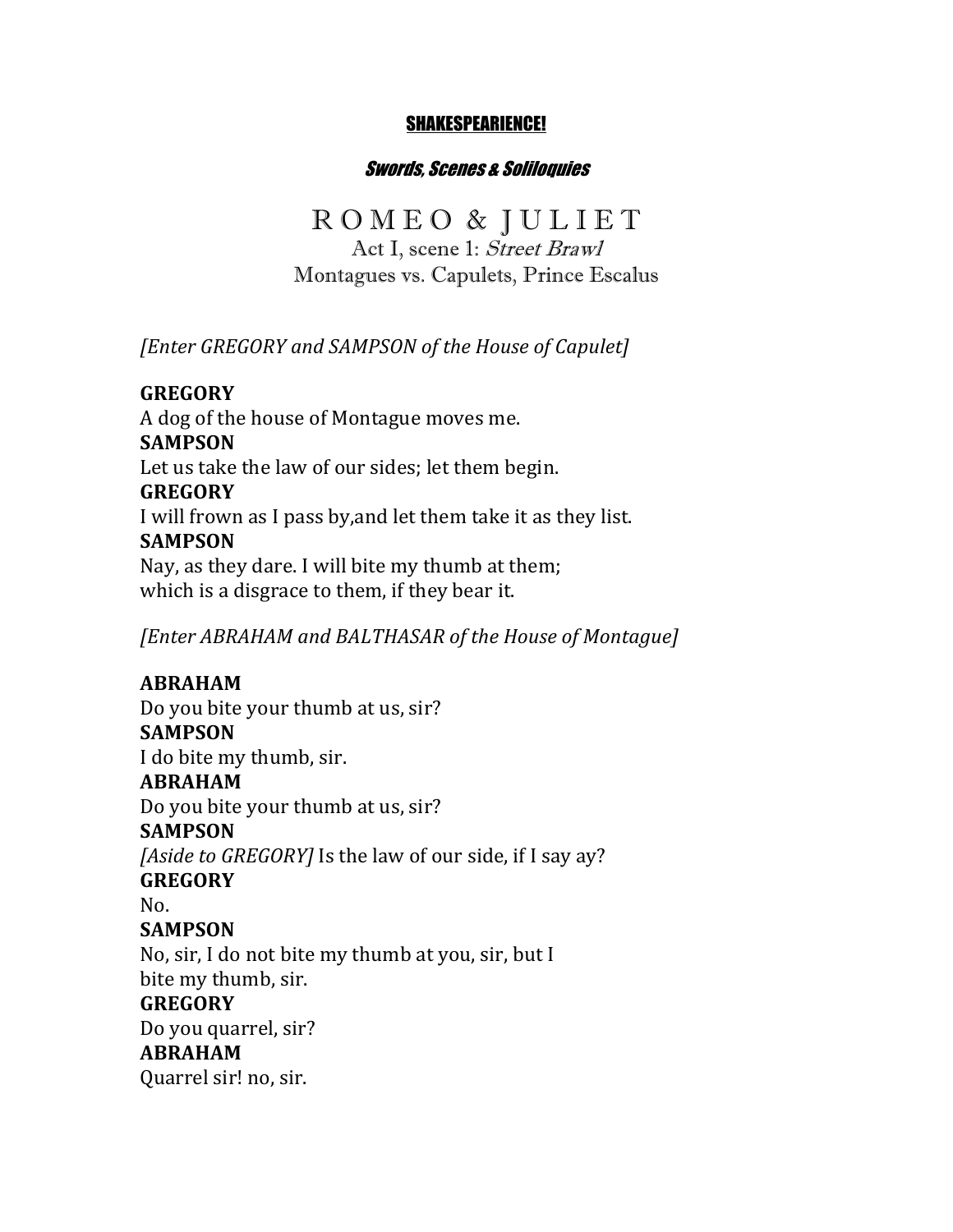#### **SAMPSON**

If you do, sir, I am for you: I serve as good a man as you. **ABRAHAM** No better. **SAMPSON** Well, sir. **GREGORY** Say 'better:' here comes one of my master's kinsmen. **SAMPSON** Yes, better, sir! **ABRAHAM** You lie! [They stand off to fight, one punch and wrestle]

*[Enter BENVOLIO]*

# **BENVOLIO**

Part, fools! you know not what you do. [*Parts them with drawn sword]* 

*[Enter TYBALT]*

### **TYBALT**

What, art thou drawn among these heartless hinds? *[sword drawn]* Turn thee, Benvolio, look upon thy death.

#### **BENVOLIO**

I do but keep the peace: put up thy sword, Or manage it to part these men with me. **TYBALT** What, drawn, and talk of peace! I hate the word, As I hate hell, all Montagues, and thee: Have at thee, coward!

*[ ENT Prince Escalus]*

# **PRINCE ESCALUS**

**Rebellious subjects,** enemies to peace, profaners of this neighbourstained steel,--Will they not hear?

What, ho! you men, you beasts, that quench the fire of your pernicious rage with purple fountains issuing from your veins,